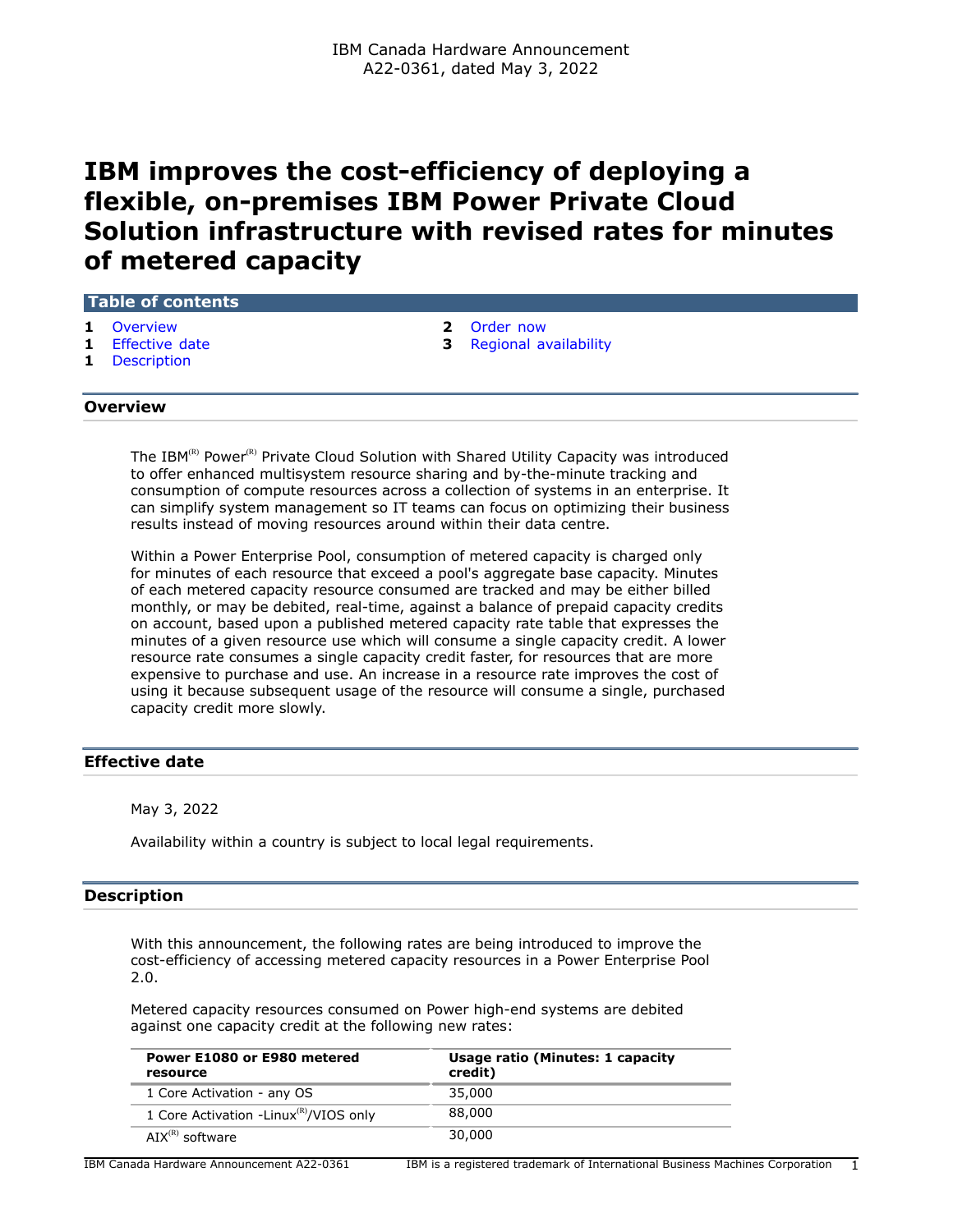| Power E1080 or E980 metered<br>resource                          | <b>Usage ratio (Minutes: 1 capacity</b><br>credit) |
|------------------------------------------------------------------|----------------------------------------------------|
| IBM i software                                                   | 2,200                                              |
| Red Hat <sup>(R)</sup> Enterprise Linux Software                 | 70,000                                             |
| SUSE Linux Enterprise Server Software                            | 70,000                                             |
| Red Hat OpenShift <sup>(R)</sup> Container Platform for<br>Power | 22,000                                             |
| 1 GB Memory Activation                                           | 3,600,000                                          |

Metered capacity resources on Power midrange systems consumed will be debited against one capacity credit at the following new rates:

| <b>Power E950 metered resource</b>                | <b>Usage ratio (Minutes: 1 capacity</b><br>credit) |
|---------------------------------------------------|----------------------------------------------------|
| 1 Core Activation - any OS                        | 120,000                                            |
| 1 Core Activation -Linux/VIOS only                | 180,000                                            |
| AIX software                                      | 60,000                                             |
| Red Hat Enterprise Linux Software                 | 90,000                                             |
| SUSE Linux Enterprise Server software             | 90,000                                             |
| Red Hat OpenShift Container Platform for<br>Power | 23,000                                             |
| 1 GB Memory Activation                            | 15,000,000                                         |

Metered capacity resources on Power scale-out applicable systems consumed will be debited against one capacity credit at the following new rates:

| Usage ratio (Minutes: 1 capacity<br>credit) |
|---------------------------------------------|
| 150,000                                     |
| 60,000                                      |
| 6,500                                       |
| 90,000                                      |
| 23,000                                      |
|                                             |

#### <span id="page-1-0"></span>**Order now**

To order, contact the IBM Digital Sales Center, your local IBM representative, or your IBM Business Partner. To identify your local IBM representative or IBM Business Partner, call 800-IBM-4YOU (426-4968). For more information, contact the IBM Digital Sales Center.

Phone: 800-IBM-4YOU (426-4968)

Fax: 800-2IBM-FAX (242-6329)

For IBM representative: askibm@ca.ibm.com

For IBM Business Partner: pwcs@us.ibm.com

IBM Digital Sales Offices 3600 Steeles Ave. East Markham, ON L3R 9Z7, CA H7

The IBM Digital Sales Center, our national direct marketing organization, can add your name to the mailing list for catalogues of IBM products.

**Note:** Shipments will begin after the planned availability date.